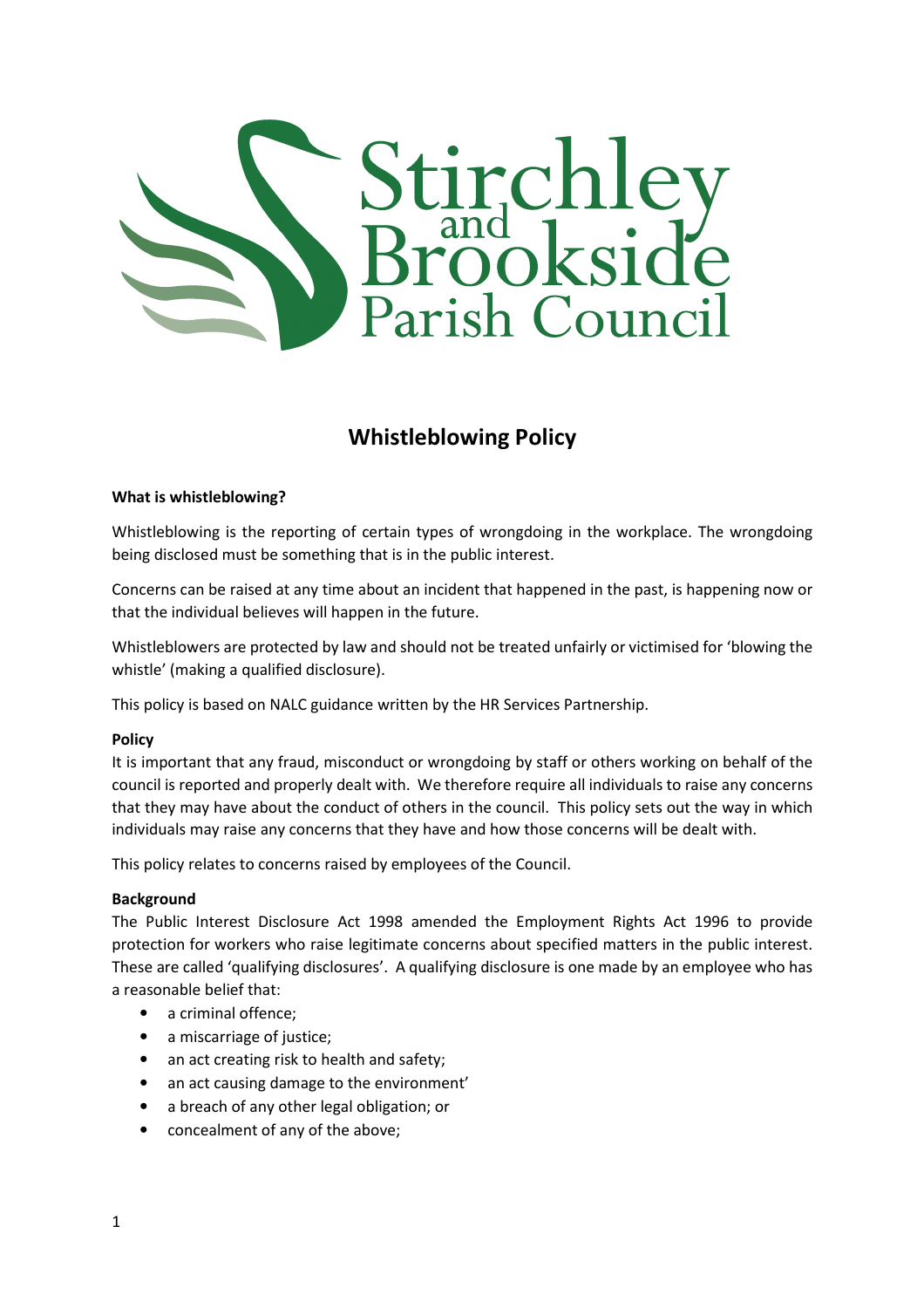is being, has been, or is likely to be, committed. It is not necessary for you to have proof that such and act is being, has been, or is likely to be, committed – a reasonable belief is sufficient. You have no responsibility for investigating the matter – it is the council's responsibility to ensure that an investigation takes place.

If you make a protected disclosure you have the right not to be dismissed, subject to any other detriment, or victimised, because you have made a disclosure. We encourage you to raise your concerns under this procedure in the first instance.

## **Principles**

- Everyone should be aware of the importance of preventing and eliminating wrongdoing at work. Staff and others working on behalf of the council should be watchful for illegal or unethical conduct and report anything of that nature that they become aware of.
- Any matter raised under this procedure will be investigated thoroughly, promptly and confidentially, and the outcome of the investigation reported back to the person who raised the issue.
- No employee or other person working on behalf of the council will be victimised for raising a matter under this procedure. This means that the continued employment and opportunities for future promotion or training of the worker will not be prejudiced because they have raised a legitimate concern.
- Victimisation of an individual for raising a qualified disclosure will be a disciplinary offence.
- If misconduct is discovered as a result of any investigation under this procedure our disciplinary procedure will be used, in addition to any appropriate external measures.
- Maliciously making a false allegation is a disciplinary offence.
- An instruction to cover up wrongdoing is itself a disciplinary office. If told not to raise or pursue a concern, even by a person in authority, you should not agree to remain silent. You should report the matter to the Clerk or the Chair of the Council.

#### Procedure

If you believe a Councillor has breached the councillor Code of Conduct, it should be raised with the Chair of the Council. Concerns relating to an alleged bread of the councillor Code of Conduct will be referred to the Monitoring Officer for investigation.

This procedure is for disclosures about mattes other than a breach of your own contract of employment, which should be raised via the Grievance Procedure.

## Stage One

In the first instance, any concerns should be raised with the Clerk, who will arrange an investigation of the matter. The investigation may involve you and other individuals involved giving a written statement. Any investigation will be carried out in accordance with the principles set out above. Your statement will be taken into account, and you will be asked to comment on any additional evidence obtained.

The Clerk (or delegated officer) will take any necessary action, including reporting the matter to the Council, or any appropriate government department or regulatory agency. The Clerk (or delegated officer) will also invoke any disciplinary action if requited. On conclusion of an investigation, insofar as confidentiality allows, you will be told the outcome and what the council has done, or proposes to do about it. If no action is to be taken the reason for this will be explained.